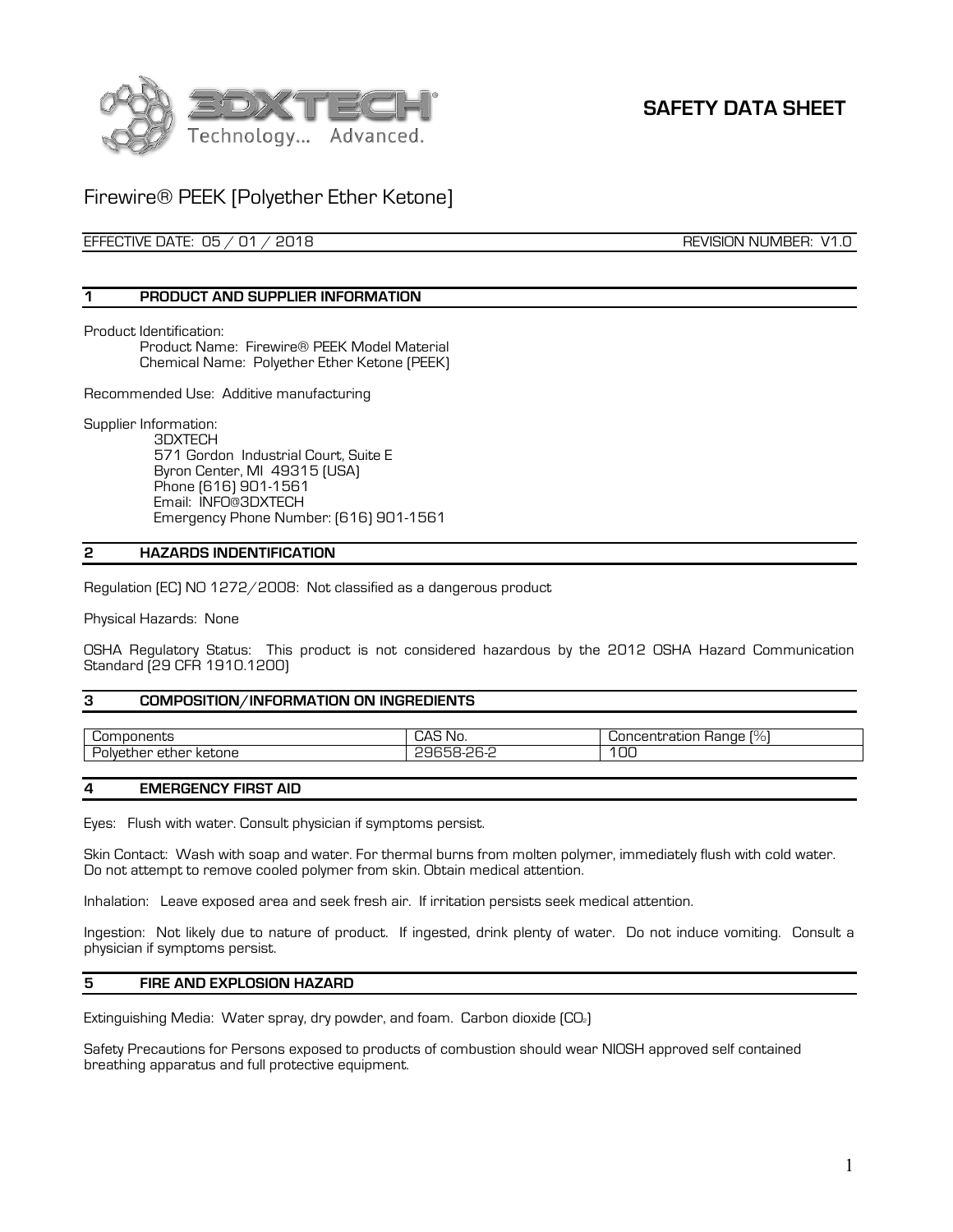#### **6 ACCIDENTAL RELEASE MEASURES**

Spill or release: Clean up by vacuuming or sweeping to prevent falls. If molten, allow material to cool and place into an appropriate container for disposal.

#### **7 HANDLING AND STORAGE CONDITIONS**

Precautions to be taken in handling and storage: Store in a dry, sprinkler equipped warehouse. Product as shipped is not a combustible dust. Mechanical handling can cause the formation of dusts. To reduce the risk for dust explosion do not permit dust to accumulate.

Waste Disposal: Dispose in accordance with applicable federal, state and local regulations.

## **8 EXPOSURE AND PROTECTION INFORMATION**

Exposure Limits: This product does not contain any hazardous materials with occupational exposure limits established by the region specific regulatory bodies.

Respitory Protection: A NIOSH approved respirator is recommended for protection against processing polymeric fumes, or from dust generated from grinding, sanding, or sawing operations.

Ventilation: Local exhaust is preferred.

Protection Gloves: : Canvas or cotton gloves are recommended.

Eye Protection: Safety glasses with side shields are recommended.

Other: No protective equipment is needed under normal use conditions.

## **9 PHYSICAL/CHEMICAL DATA**

Form: Solid Appearance: Natural or colored as specified. Odor: None Freezing Point: N/A Solubility in Water: Insoluble Specific Gravity: >1  $%$  Volatile:  $N/A$ Boiling Range: N/A Vapor Pressure (MM HG): Negligible Melting Point: 343°C

Note: Those physical data are typical values based on material tested but may vary from sample to sample. Typical values should not be construed as a guaranteed analysis of any specific lot or as specifications for the product.

## **10 STABILITY AND REACTIVITY**

Polymerization conditions to avoid: None Chemical Stability: Stable under normal conditions Conditions to avoid: Incompatible materials, including strong oxidizing agents Hazardous decomposition byproducts: Thermal decomposition can yield intense heat, dense smoke, phenols, carbon dioxide, and carbon monoxide.

## **11 TOXICOLOGICAL INFORMATION**

No specific toxicological information is available.

## **12 ECOLOGICAL INFORMATION**

No specific ecological information is available.

#### **13 DISPOSAL**